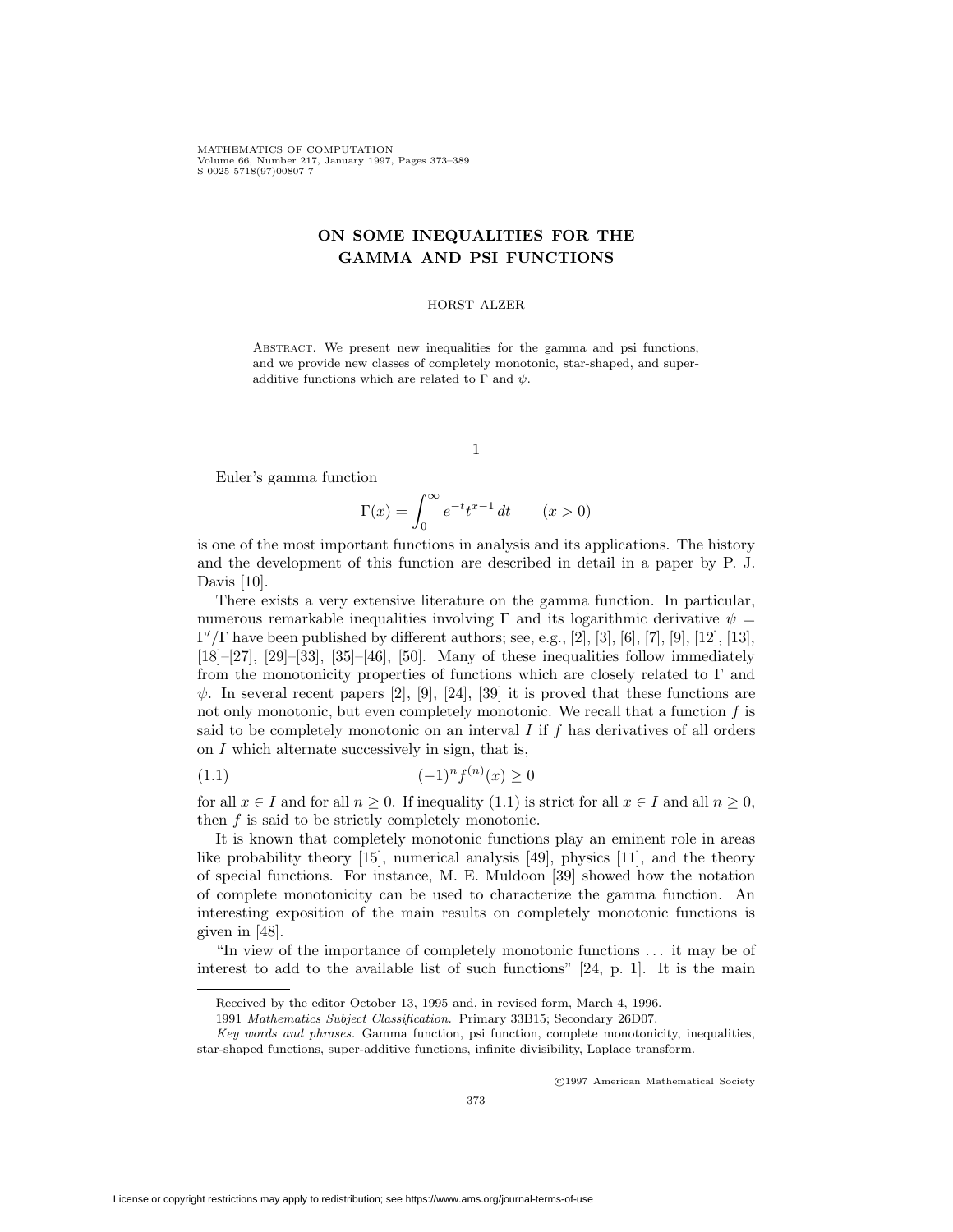purpose of this paper to present new classes of completely monotonic functions which are all closely related to the gamma and psi functions. Applications of our monotonicity theorems lead to new inequalities for  $\Gamma$  and  $\psi$ . Furthermore, we extend and sharpen known inequalities due to W. Gautschi, H. Minc and L. Sathre, and others, and we provide new classes of star-shaped and super-additive functions. In the final section we apply one of our results to present functions which are Laplace transforms of infinitely divisible probability measures.

2

In a recently published article G. D. Anderson et al. [3] proved that the function  $f(x) = x(\log(x) - \psi(x))$  is strictly decreasing and strictly convex on  $(0, \infty)$ . Moreover, the authors presented (complicated) proofs for

(2.1) 
$$
\lim_{x \to 0} f(x) = 1
$$
 and  $\lim_{x \to \infty} f(x) = 1/2$ .

We note that the limits (2.1) follow immediately from the representations

$$
f(x) = x \log(x) - x\psi(x+1) + 1
$$

and

$$
f(x) = \frac{1}{2} + \frac{1}{12x} - \frac{\theta}{120x^3} \qquad (0 < \theta < 1);
$$

see [16, p. 824].

From  $(2.1)$  and the monotonicity of f we conclude

(2.2) 
$$
\frac{1}{2x} < \log(x) - \psi(x) < \frac{1}{x} \qquad (x > 0).
$$

This extends a result of H. Minc and L. Sathre [37], who established  $(2.2)$  for  $x > 1$ , and used it to prove several discrete inequalities involving the geometric mean of the first n positive integers. Refinements of  $(2.2)$  were given by L. Gordon [22]. Our first theorem provides an extension of the result given by Anderson et al.; we prove that f is not only decreasing and convex, but even completely monotonic.

**Theorem 1.** Let  $\alpha$  be a real number. The function

$$
f_{\alpha}(x) = x^{\alpha}(\log(x) - \psi(x))
$$

is strictly completely monotonic on  $(0, \infty)$  if and only if  $\alpha \leq 1$ .

*Proof.* First, we show that  $f_1$  is strictly completely monotonic on  $(0, \infty)$ . Using Binet's formula [14, p. 18] we obtain the representation

(2.3) 
$$
f_1(x) = x \int_0^\infty \varphi(t) e^{-tx} dt,
$$

where

$$
\varphi(t) = 1/(1 - e^{-t}) - 1/t.
$$

Easy computations reveal that the function  $\varphi$  is strictly increasing on  $(0, \infty)$  with  $\lim_{t\to 0} \varphi(t) = 1/2$  and  $\lim_{t\to \infty} \varphi(t) = 1$ .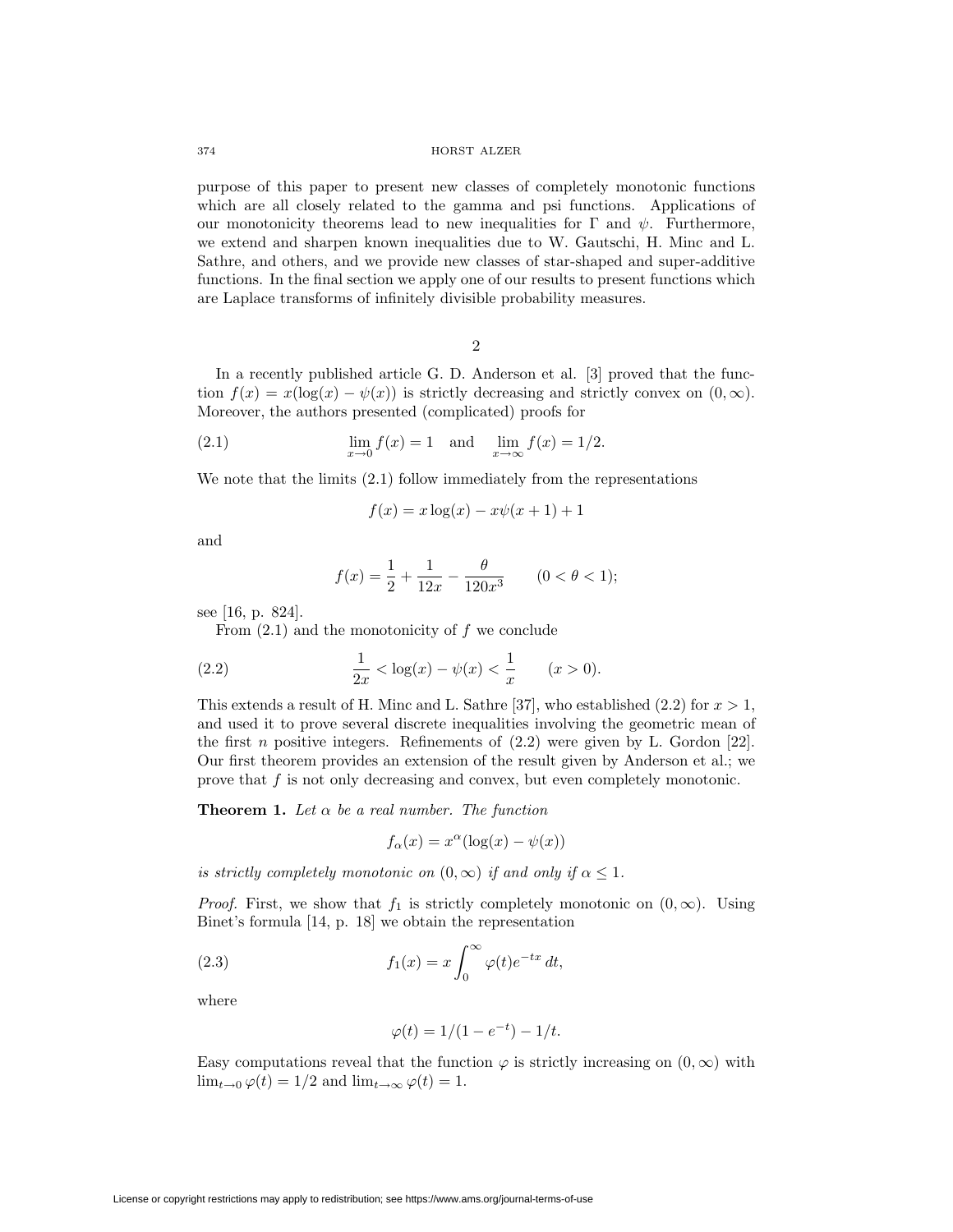Let  $n \geq 1$ ; from  $(2.3)$  we get

(2.4)  
\n
$$
(-1)^n f_1^{(n)}(x) = x(-1)^n \frac{d^n}{dx^n} \int_0^\infty \varphi(t) e^{-tx} dt
$$
\n
$$
- n(-1)^{n-1} \frac{d^{n-1}}{dx^{n-1}} \int_0^\infty \varphi(t) e^{-tx} dt
$$
\n
$$
= x \int_0^\infty \varphi(t) e^{-tx} t^n dt - n \int_0^\infty \varphi(t) e^{-tx} t^{n-1} dt
$$
\n
$$
= \int_0^{n/x} \varphi(t) e^{-tx} t^{n-1} (tx - n) dt + \int_{n/x}^\infty \varphi(t) e^{-tx} t^{n-1} (tx - n) dt.
$$

If  $0 < t < n/x$ , then we obtain  $\varphi(t) < \varphi(n/x)$ ; and if  $n/x < t$ , then we have  $\varphi(n/x) < \varphi(t)$ . Hence, from (2.4) we get

(2.5)  
\n
$$
(-1)^{n} f_{1}^{(n)}(x) > \varphi(n/x) \int_{0}^{n/x} e^{-tx} t^{n-1} (tx - n) dt + \varphi(n/x) \int_{n/x}^{\infty} e^{-tx} t^{n-1} (tx - n) dt
$$
\n
$$
= \varphi(n/x) \int_{0}^{\infty} e^{-tx} t^{n-1} (tx - n) dt.
$$

Using

$$
\int_0^\infty e^{-tx} t^m dt = (m!) / x^{m+1} \qquad (x > 0; m = 0, 1, 2, ...),
$$

we conclude

$$
\int_0^\infty e^{-tx}t^{n-1}(tx - n) dt = 0,
$$

so that (2.5) implies

$$
(-1)^n f_1^{(n)}(x) > 0
$$
 for  $x > 0$  and  $n = 0, 1, 2, ...$ 

From Leibniz' rule

$$
(-1)^{n}(u(x)v(x))^{(n)} = \sum_{i=0}^{n} {n \choose i} (-1)^{i} u^{(i)}(x) (-1)^{n-i} v^{(n-i)}(x),
$$

it follows that the product of two strictly completely monotonic functions is also strictly completely monotonic. Since  $u_{\alpha}(x) = x^{\alpha-1}$  ( $\alpha < 1$ ) is strictly completely monotonic on  $(0, \infty)$ , we conclude that  $f_{\alpha}(x) = u_{\alpha}(x) f_1(x)$   $(\alpha \leq 1)$  has the same property.

Next, we assume that  $f_{\alpha}$  is strictly completely monotonic on  $(0, \infty)$ . Then we have for all  $x > 0$ :

$$
f'_{\alpha}(x) = x^{\alpha - 1} [\alpha (\log(x) - \psi(x)) + 1 - x\psi'(x)] < 0,
$$

which implies

$$
\alpha < \frac{x^2 \psi'(x) - x}{x(\log(x) - \psi(x))}.
$$

If we let x tend to 0, then we get  $\alpha \leq 1$ . The proof of Theorem 1 is complete.  $\Box$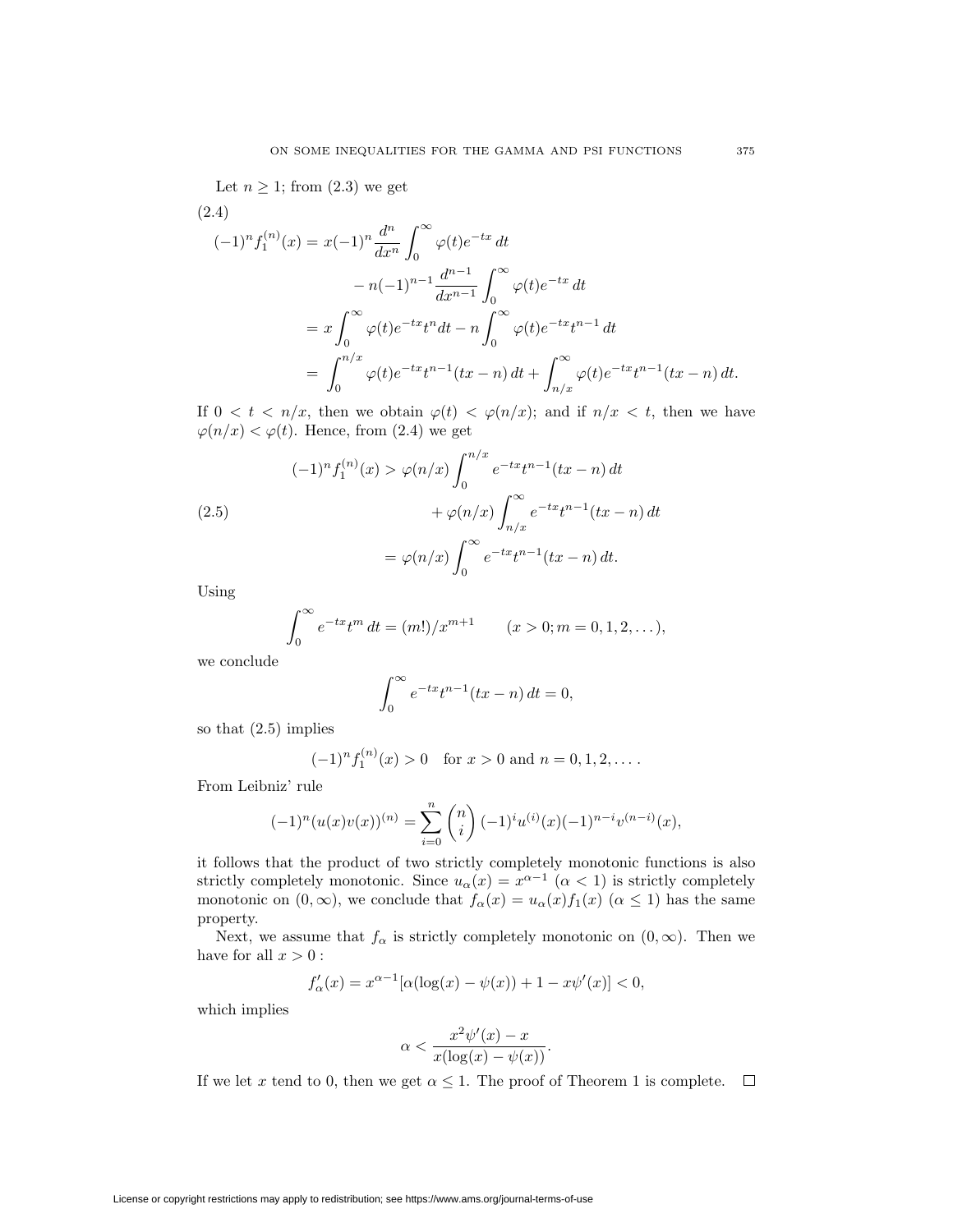Anderson et al. [3] used the monotonicity of  $f_1$  to prove that the function  $g_1(x) =$  $x^{1/2}(e/x)^{x}\Gamma(x)$  is decreasing on  $(0,\infty)$ , and that  $g_2(x) = x(e/x)^{x}\Gamma(x)$  is increasing on  $(0, \infty)$ . The following theorem provides a slight extension of these results.

**Theorem 2.** Let  $a \geq 0$ , r and s be real numbers. The function

 $F_r(x) = x^r (e/x)^x \Gamma(x)$ 

is decreasing on  $(a, \infty)$  if and only if  $r \leq 1/2$ ; and the function

$$
G_s(x) = x^s (e/x)^x \Gamma(x)
$$

is increasing on  $(a, \infty)$  if and only if

$$
s \ge \begin{cases} a(\log(a) - \psi(a)) & \text{if } a > 0, \\ 1 & \text{if } a = 0. \end{cases}
$$

*Proof.* Since  $F'_r(x) \leq 0$  is equivalent to

$$
r \leq x(\log(x) - \psi(x)) = f_1(x),
$$

the first part of Theorem 2 follows from the fact that  $f_1$  is decreasing on  $(0, \infty)$  and tends to 1/2 if x tends to  $\infty$ . The second part can be proved similarly. We omit the details. the details.

Remark. Let q be a strictly completely monotonic function on  $(0, \infty)$ , and let c be a real number. From Theorem 1 we conclude that the function

$$
(2.6) \t\t x \mapsto g(x)(f_1(x) - c)
$$

is strictly completely monotonic on  $(0, \infty)$  if and only if  $c \leq 1/2$ . This extends a result of M. E. Muldoon [39], who proved the complete monotonicity of (2.6) for the special case  $g(x)=1/x$ .

3

In 1974, C. H. Kimberling [28] established the following property of completely monotonic functions: If f is continuous on  $[0, \infty)$  and completely monotonic on  $(0, \infty)$  and satisfies  $0 < f(x) \leq 1$  for all  $x \geq 0$ , then  $\log(f)$  is super-additive on  $[0, \infty)$ .

We recall that a function  $g$  is said to be super-additive on an interval  $I$  if

$$
g(x) + g(y) \le g(x + y)
$$
 for all  $x, y \in I$  with  $x + y \in I$ .

In the previous section we have proved that  $f(x) = x(\log(x) - \psi(x))$  is continuous on  $[0, \infty)$ , completely monotonic on  $(0, \infty)$ , and  $1/2 < f(x) \leq 1$  for all  $x \geq 0$ , so that Kimberling's theorem implies

$$
1 \le \frac{f(x+y)}{f(x)f(y)} \qquad (x, y \ge 0).
$$

This leads to the problem to determine sharp upper and lower bounds for the ratio  $f(x + y)/(f(x)f(y)).$ 

**Theorem 3.** Let  $f(x) = x(\log(x) - \psi(x))$ . Then we have for all real  $x, y \ge 0$ :

(3.1) 
$$
1 \le \frac{f(x+y)}{f(x)f(y)} < 2.
$$

Both bounds are best possible.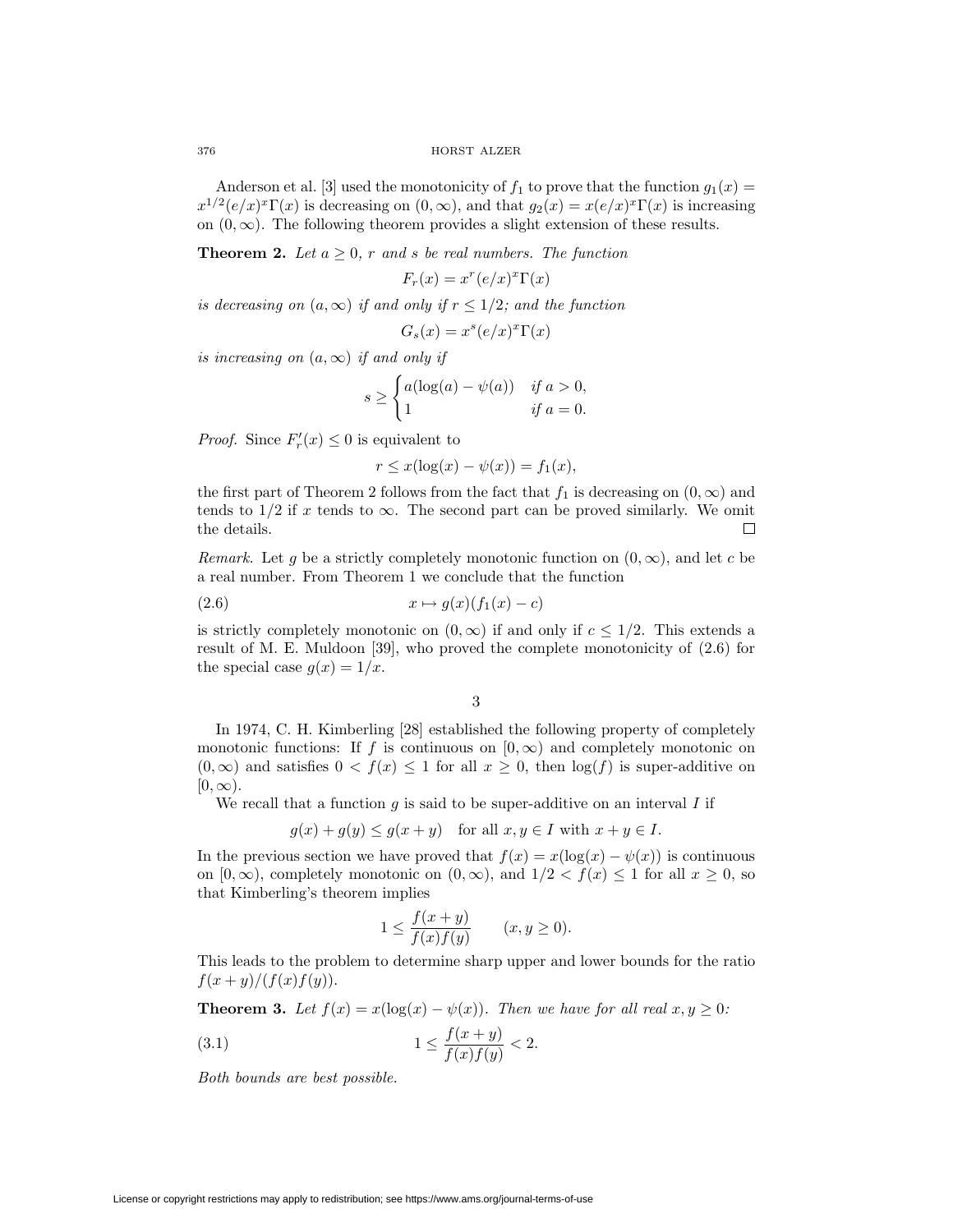Proof. To prove the second inequality of (3.1) we define

$$
g(x, y) = f(x + y) / f(x).
$$

Partial differentiation yields

(3.2) 
$$
\frac{\partial g(x,y)}{\partial x} = \frac{f(x+y)}{f(x)} \left[ \frac{f'(x+y)}{f(x+y)} - \frac{f'(x)}{f(x)} \right].
$$

Let

$$
h(x, y) = f'(x + y) / f(x + y);
$$

then we have

(3.3) 
$$
\frac{\partial h(x,y)}{\partial y} = [f''(x+y)f(x+y) - (f'(x+y))^2]/(f(x+y))^2.
$$

Since completely monotonic functions are log-convex (see [17]), we conclude from (3.3) and Theorem 1 that  $\partial h(x, y)/\partial y \geq 0$ . This implies

$$
(3.4) \t\t\t h(x,y) \ge h(x,0),
$$

so that  $(3.2)$  and  $(3.4)$  lead to

$$
\frac{\partial g(x,y)}{\partial x} \ge 0 \quad \text{and} \quad g(x,y) \le \lim_{x \to \infty} g(x,y) = 1.
$$

Thus, we have

$$
\frac{f(x+y)}{f(x)} \le 1 < 2f(y) \quad \text{for } x, y \ge 0.
$$

From

$$
\lim_{y \to 0} \frac{f(x+y)}{f(x)f(y)} = 1
$$

and

$$
\lim_{y \to \infty} \lim_{x \to \infty} \frac{f(x+y)}{f(x)f(y)} = \lim_{y \to \infty} \frac{1}{f(y)} = 2,
$$

we conclude that both bounds in (3.1) are sharp.

Remark. If we set

$$
Q_{\alpha}(x,y) = f_{\alpha}(x+y)/(f_{\alpha}(x)f_{\alpha}(y)),
$$

where  $f_{\alpha}(x) = x^{\alpha}(\log(x) - \psi(x))$  and  $\alpha \neq 1$ , then we conclude from the limit relations

$$
\lim_{y \to 0} \lim_{x \to \infty} Q_{\alpha}(x, y) = \lim_{y \to 0} \frac{1}{f_{\alpha}(y)} = \begin{cases} \infty & \text{if } \alpha > 1, \\ 0 & \text{if } \alpha < 1, \end{cases}
$$

and

$$
\lim_{y \to \infty} \lim_{x \to \infty} Q_{\alpha}(x, y) = \lim_{y \to \infty} \frac{1}{f_{\alpha}(y)} = \begin{cases} 0 & \text{if } \alpha > 1, \\ \infty & \text{if } \alpha < 1, \end{cases}
$$

that the inequalities  $0\leq Q_\alpha(x,y)<\infty$   $(x,y>0;\alpha\neq 1)$  cannot be refined.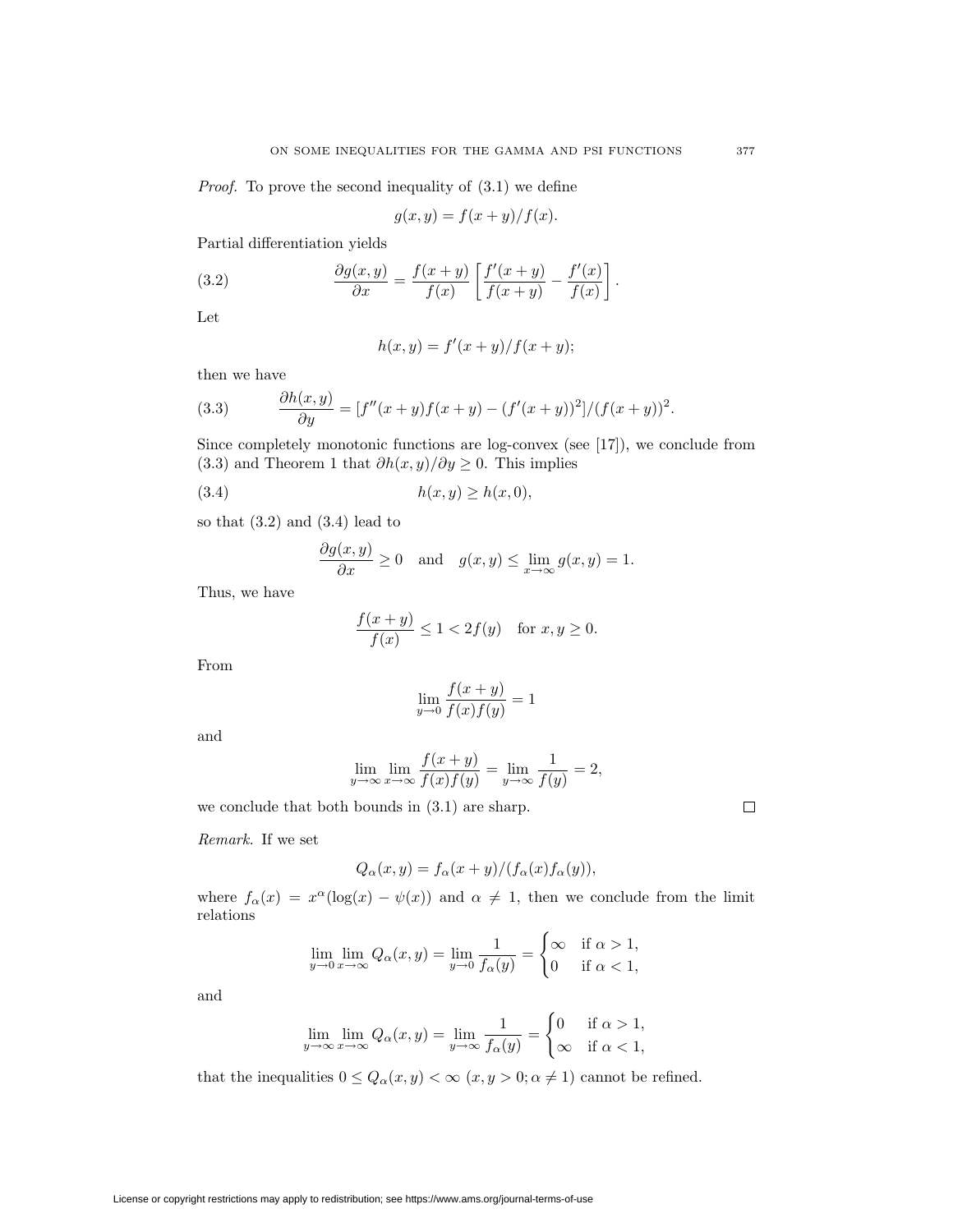4

In 1974, W. Gautschi [20] proved that the function  $x \mapsto x\psi(x)$  is convex on  $(0, \infty)$ , and applied this result to establish some mean value inequalities involving the gamma function. Our next theorem provides an extension of Gautschi's proposition.

**Theorem 4.** Let  $n \geq 2$  be an integer. Then we have for all real  $x > 0$ :

(4.1) 
$$
0 < (-1)^n x^{n-1} [x \psi(x)]^{(n)} < (n-2)!
$$

Both bounds are best possible.

*Proof.* Let  $f(x) = x(\log(x) - \psi(x))$  and let  $n \geq 2$ . From Theorem 1 we obtain

$$
0 < (-1)^n f^{(n)}(x) = (-1)^n (x \log(x))^{(n)} - (-1)^n (x \psi(x))^{(n)}
$$
  
= 
$$
\frac{(n-2)!}{x^{n-1}} - (-1)^n (x \psi(x))^{(n)},
$$

which leads to the second inequality of (4.1). Since

$$
\psi^{(m)}(x) = (-1)^{m+1} m! \sum_{i=0}^{\infty} \frac{1}{(x+i)^{m+1}} \qquad (m = 1, 2, \dots),
$$

we get

(4.2) 
$$
(-1)^n (x\psi(x))^{(n)} = (-1)^n [x\psi^{(n)}(x) + n\psi^{(n-1)}(x)]
$$

$$
= n! \sum_{i=1}^{\infty} \frac{i}{(x+i)^{n+1}} > 0,
$$

which implies the left-hand inequality of (4.1).

It remains to show that the bounds in (4.1) cannot be refined. Using  $\psi^{(m)}(x) =$  $\psi^{(m)}(x+1) + (-1)^{m+1}m!/x^{m+1}$   $(m = 0, 1, ...),$  we get

$$
(-1)^n x^{n-1} (x \psi(x))^{(n)} = (-1)^n x^{n-1} [x \psi^{(n)}(x+1) + n \psi^{(n-1)}(x+1)].
$$

Hence, we have

$$
\lim_{x \to 0} (-1)^n x^{n-1} (x \psi(x))^{(n)} = 0.
$$

Let  $m \geq 1$  be an integer; from

$$
\frac{1}{mx^m} = \int_0^\infty \frac{dt}{(x+t)^{m+1}} \le \sum_{i=0}^\infty \frac{1}{(x+i)^{m+1}} \le \frac{1}{x^{m+1}} + \int_0^\infty \frac{dt}{(x+t)^{m+1}}
$$

$$
= \frac{1}{x^{m+1}} + \frac{1}{mx^m},
$$

we conclude

$$
(m-1)! \le m! x^m \sum_{i=0}^{\infty} \frac{1}{(x+i)^{m+1}} = -(-1)^m x^m \psi^{(m)}(x)
$$
  

$$
\le \frac{m!}{x} + (m-1)!,
$$

which implies

(4.3) 
$$
\lim_{x \to \infty} (-1)^m x^m \psi^{(m)}(x) = -(m-1)! \qquad (m \ge 1).
$$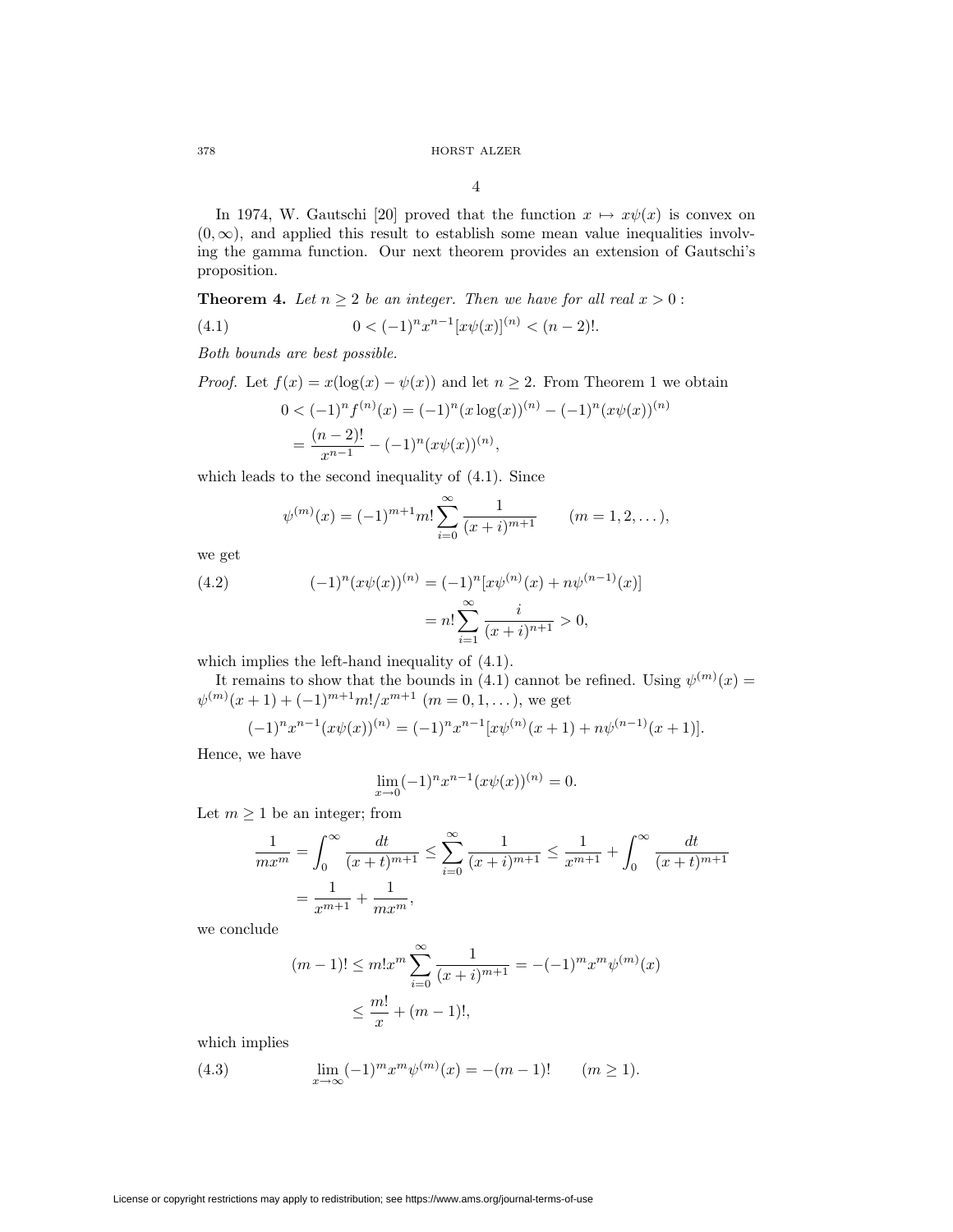From  $(4.2)$  and  $(4.3)$  we obtain

$$
\lim_{x \to \infty} (-1)^n x^{n-1} (x \psi(x))^{(n)} = (n-2)!.
$$

Hence, both bounds in (4.1) are best possible.

5

A function f is said to be star-shaped on  $(0, \infty)$  if

$$
(5.1) \t\t f(ax) \le af(x)
$$

is valid for all  $x > 0$  and for all  $a \in (0,1)$ . These functions have been investigated intensively by A. M. Bruckner and E. Ostrow [8]. It is well known that starshaped functions are super-additive. Indeed, from (5.1) we obtain  $f(x) \leq$  $(x/(x+y))f(x+y)$  and  $f(y) \leq (y/(x+y))f(x+y)$ ; summing leads to  $f(x)$ +  $f(y) \le f(x + y)$ . In this section we answer the questions: For which real  $\beta$  is

$$
x \mapsto \frac{(-1)^{k+1}x^{\beta}}{\psi^{(k)}(x) - (\log(x))^{(k)}} \qquad (0 \le k \in \mathbb{Z})
$$

star-shaped; and for which  $\beta$  is this function super-additive?

**Theorem 5.** Let  $k \geq 0$  be an integer and let  $\beta$  be a real number. The function

$$
x \mapsto g_{\beta}(k; x) = \frac{(-1)^{k+1} x^{\beta}}{\psi^{(k)}(x) - (\log(x))^{(k)}}
$$

is star-shaped on  $(0, \infty)$  if and only if  $\beta \geq -k$ .

*Proof.* Let  $g_\beta$  be star-shaped on  $(0, \infty)$ . We assume (for a contradiction) that  $\beta < -k$ . We consider two cases. If  $k = 0$ , then inequality

$$
g_{\beta}(0; ax) \leq ag_{\beta}(0; x) \qquad (x > 0; 0 < a < 1)
$$

and Theorem 1 imply that

(5.2) 
$$
0 < \log(x) - \psi(x) \le \frac{a^{-\beta}}{x}(ax) [\log(ax) - \psi(ax)].
$$

If we let a tend to 0, then we conclude from  $\beta < 0$  that the product on the righthand side of (5.2) tends to 0. Let  $k \geq 1$ ; from

(5.3)  

$$
(-1)^{k+1}\psi^{(k)}(x) = k! \sum_{i=0}^{\infty} \frac{1}{(x+i)^{k+1}} > k! \int_{0}^{\infty} \frac{dt}{(x+t)^{k+1}}
$$

$$
= \frac{(k-1)!}{x^k} = (-1)^{k+1} (\log(x))^{(k)}
$$

and

$$
g_{\beta}(k; ax) \leq a g_{\beta}(k; x)
$$

we obtain

(5.4)  
\n
$$
0 < x^{-\beta} \left[ (-1)^{k+1} \psi^{(k)}(x) - \frac{(k-1)!}{x^k} \right]
$$
\n
$$
\leq \frac{1}{x} [(-1)^{k+1} (ax)^{1-\beta} \psi^{(k)}(ax) - (k-1)! (ax)^{1-\beta-k}]
$$
\n
$$
= \frac{1}{x} [(-1)^{k+1} (ax)^{1-\beta} \psi^{(k)}(ax+1) + k! (ax)^{-\beta-k}] - (k-1)! (ax)^{1-\beta-k}].
$$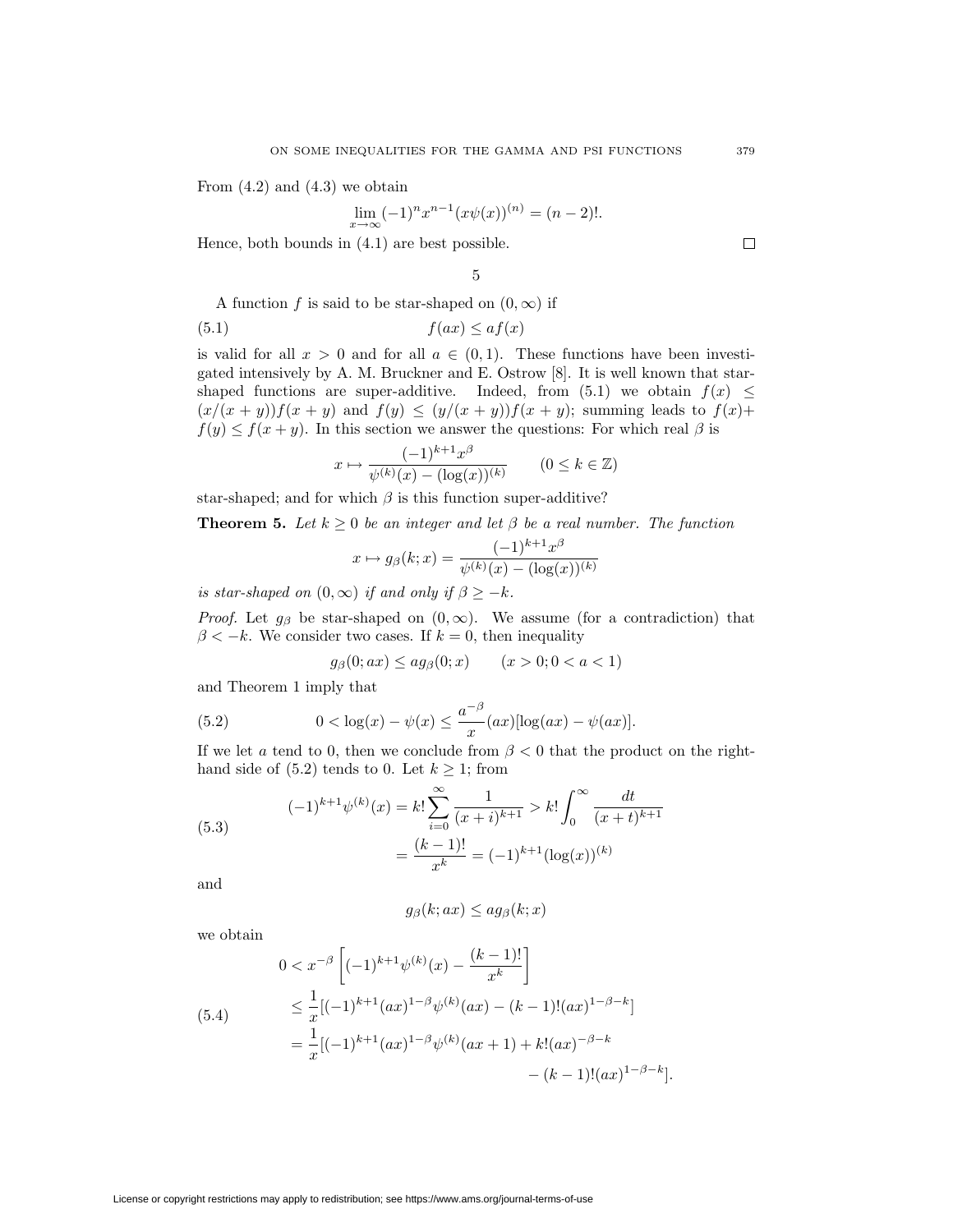Since  $\beta < -k$ , we conclude that each term on the right-hand side of (5.4) tends to 0 if a tends to 0. Hence, if  $g_\beta$  is star-shaped on  $(0, \infty)$ , then  $\beta \geq -k$ .

Next, we assume that  $\beta \geq -k$ ; to prove

(5.5) 
$$
g_{\beta}(k; ax) \leq ag_{\beta}(k; x)
$$

for  $x > 0$  and  $a \in (0, 1)$ , we reconsider two cases.

Case 1:  $k = 0$ . Then inequality (5.5) is equivalent to

$$
\log(x) - \psi(x) \le a^{1-\beta}[\log(ax) - \psi(ax)] = F(a),
$$
 say.

It suffices to show that  $F$  is decreasing on  $(0, 1]$ . We obtain

$$
a^{\beta} F'(a) = (1 - \beta) [\log(ax) - \psi(ax)] + 1 - (ax)\psi'(ax).
$$

If we set

$$
G(z) = (1 - \beta)[\log(z) - \psi(z)] + 1 - z\psi'(z) \qquad (z > 0),
$$

then we conclude from (5.3) (with  $k = 1$ ) and the right-hand side inequality of (4.1) (with  $n = 2$ ) that

$$
G'(z) = \beta(\psi'(z) - 1/z) + 1/z - (z\psi(z))'' > 0.
$$

From  $(2.2)$  and  $(4.3)$  we get

$$
G(z) < \lim_{z \to \infty} G(z) = 0,
$$

which implies  $F'(a) < 0$  for all  $a \in (0, 1]$ .

Case 2:  $k \geq 1$ . Then inequality (5.5) can be written as

$$
(5.6) \t\t\t H(1) \le H(a),
$$

where

$$
H(a) = a^{1-\beta} [(-1)^{k+1} \psi^{(k)}(ax) - (k-1)!/(ax)^k].
$$

Differentiation yields

(5.7) 
$$
a^{\beta} H'(a) = (1 - \beta)[(-1)^{k+1} \psi^{(k)}(ax) - (k-1)!/(ax)^{k}] + (-1)^{k+1} ax \psi^{(k+1)}(ax) + k!/(ax)^{k}.
$$

We replace ax by z and denote the right-hand side of  $(5.7)$  by  $J(z)$ . Then we obtain

(5.8) 
$$
J'(z) = (1 - \beta)[(-1)^{k+1}\psi^{(k+1)}(z) + k!/z^{k+1}] + (-1)^{k+1}\psi^{(k+1)}(z) + (-1)^{k+1}z\psi^{(k+2)}(z) - k!k/z^{k+1}.
$$

From the second inequality of (4.1) we obtain

(5.9) 
$$
k!/z^{k+1} > (-1)^k (z\psi(z))^{(k+2)} = (-1)^k [z\psi^{(k+2)}(z) + (k+2)\psi^{(k+1)}(z)].
$$

Using (5.3), (5.8), and (5.9) we get

$$
J'(z) > (\beta + k)[(-1)^k \psi^{(k+1)}(z) - k!/z^{k+1}] \ge 0.
$$

Thus, J is strictly increasing on  $(0, \infty)$ . From  $(4.3)$  we conclude that  $\lim_{z\to\infty} z^k J(z)$ = 0, which implies that  $J(z) \le 0$  for all  $z > 0$ . Therefore, H in decreasing on  $(0, 1]$  which leads to inequality (5.6). This completes the proof of Theorem 5. which leads to inequality (5.6). This completes the proof of Theorem 5.

License or copyright restrictions may apply to redistribution; see https://www.ams.org/journal-terms-of-use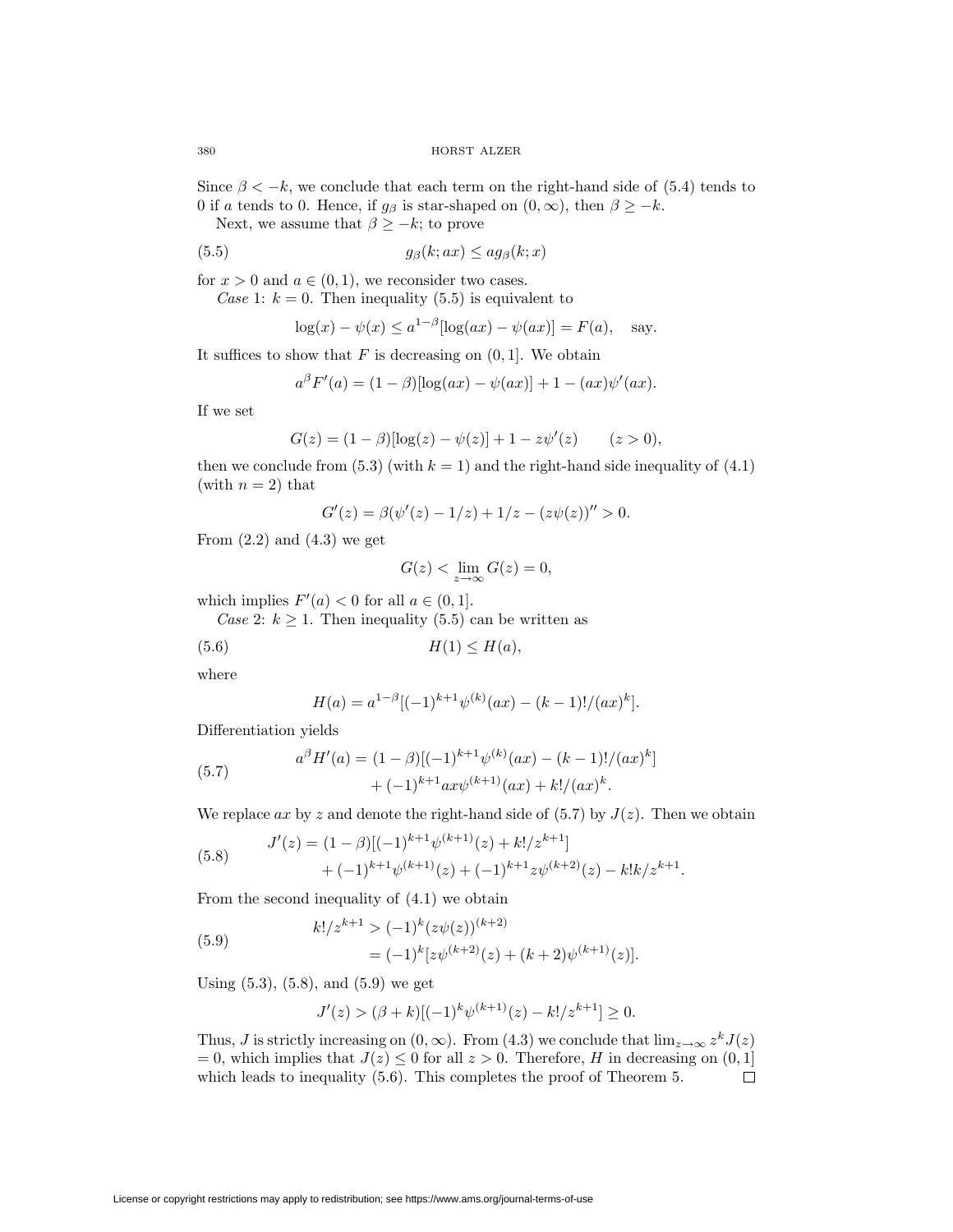**Theorem 6.** Let  $k \geq 0$  be an integer and let  $\beta$  be a real number. The function

$$
x \mapsto g_{\beta}(k; x) = \frac{(-1)^{k+1} x^{\beta}}{\psi^{(k)}(x) - (\log(x))^{(k)}}
$$

is super-additive on  $(0, \infty)$  if and only if  $\beta \geq -k$ .

*Proof.* If  $\beta \geq -k$ , then we conclude from Theorem 5 that  $g_{\beta}$  is star-shaped, which implies that  $g_\beta$  is super-additive. Next, we suppose that

(5.10) 
$$
g_{\beta}(k;x) + g_{\beta}(k;y) \leq g_{\beta}(k;x+y)
$$

holds for all  $x, y > 0$ . We set in (5.10)  $x = y$  and obtain after simple manipulations

$$
2^{-\beta} \le \frac{x(\log(x) - \psi(x))}{2x(\log(2x) - \psi(2x))} \quad \text{if } k = 0,
$$

and

$$
2^{-\beta-k} \le \frac{(-1)^k x^{k+1} \psi^{(k)}(x+1) + (k-1)! x - k!}{(-1)^k (2x)^{k+1} \psi^{(k)}(2x+1) + (k-1)! (2x) - k!}
$$
 if  $k \ge 1$ .

If we let x tend to 0, then we obtain  $\beta \geq -k$ .

Remark. In 1989, S. Y. Trimble et al. [47] introduced an interesting subclass of the completely monotonic functions. A function  $g$  is called strongly completely monotonic on  $(0, \infty)$  if

$$
x \mapsto (-1)^n x^{n+1} g^{(n)}(x)
$$

is nonnegative and decreasing on  $(0, \infty)$  for  $n = 0, 1, 2, \ldots$ . The authors showed that these functions have a close connection to star-shaped functions. Indeed, one of their results states: If g is strongly completely monotonic on  $(0, \infty)$  and  $g \neq 0$ , then  $1/g$  is star-shaped.

6

In the past many articles were published providing different inequalities for the ratio  $\Gamma(x+1)/\Gamma(x+s)$ , where  $x > 0$  and  $s \in (0,1)$ ; see, e.g., [2], [13], [18], [25], [26], [29]–[31], [45], [50]. In this section we present upper and lower bounds for the difference  $\psi(x+1) - \psi(x+s)$ . In 1972, Y. L. Luke [33] considered the special case  $s = 1/2$ . He pointed out that this difference can be represented in terms of Gauss' hypergeometric series

$$
{}_2F_1(a,b;c;z) = \sum_{n=0}^{\infty} \frac{(a)_n (b)_n}{(c)_n} \frac{z^n}{n!},
$$

where  $(a)_n = \Gamma(a+n)/\Gamma(a)$ , namely,

$$
\psi(x+1) - \psi(x+1/2) = \frac{1}{x+1/2}{}_2F_1(1, 2x+1; 2x+2; -1),
$$

and used well-known Padé-approximation for  ${}_2F_1$  to obtain rational bounds for  $\psi(x+1) - \psi(x+1/2)$ . By using a different approach we get the following sharp inequalities for  $\psi(x+1) - \psi(x+s)$ .

License or copyright restrictions may apply to redistribution; see https://www.ams.org/journal-terms-of-use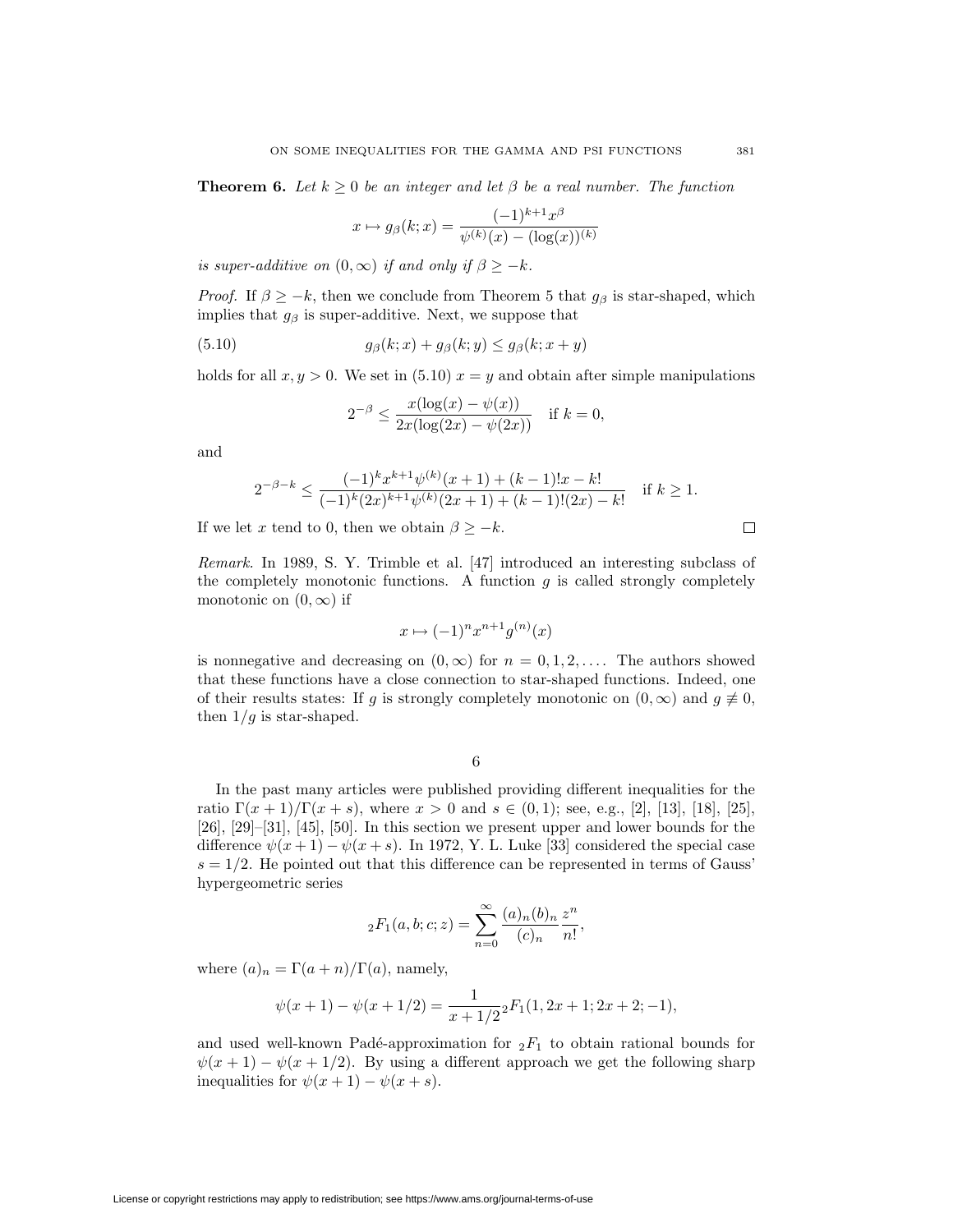**Theorem 7.** Let  $n \geq 0$  be an integer and let  $x > 0$  and  $s \in (0,1)$  be real numbers. Then we have

(6.1) 
$$
A_n(s; x) < \psi(x+1) - \psi(x+s) < A_n(s; x) + \delta_n(s; x),
$$

where

$$
A_n(s; x) = (1 - s) \left[ \frac{1}{x + s + n} + \sum_{i=0}^{n-1} \frac{1}{(x + i + 1)(x + i + s)} \right]
$$

and

$$
\delta_n(s;x) = \frac{1}{x+n+s} \log \frac{(x+n)^{(x+n)(1-s)}(x+n+1)^{(x+n+1)s}}{(x+n+s)^{x+n+s}}.
$$

*Proof.* From Theorem 4 we conclude that the function  $h(x) = x\psi(x)$  is strictly convex on  $(0, \infty)$ . If we set in Jensen's inequality

$$
h(su + (1 - s)v) < sh(u) + (1 - s)h(v) \qquad (u, v > 0; u \neq v; 0 < s < 1),
$$

 $u = x + 1$  and  $v = x$ , and make use of the identity  $\psi(x + 1) - \psi(x) = 1/x$ , then we get

(6.2) 
$$
\frac{1-s}{x+s} < \psi(x+1) - \psi(x+s).
$$

Next, we replace in (6.2) x by  $x + 1$  and obtain the following sharpening of (6.2):

$$
\frac{1-s}{x+s+1} + \frac{1-s}{(x+1)(x+s)} < \psi(x+1) - \psi(x+s).
$$

Repeating this process  $n$  times we get

$$
\frac{1-s}{x+s+n} + (1-s)\sum_{i=0}^{n-1} \frac{1}{(x+i+1)(x+i+s)} < \psi(x+1) - \psi(x+s),
$$

that is, the left-hand inequality of (6.1). Using the same method of proof with  $\tilde{h}(x) = x(\log(x) - \psi(x))$  instead of h, we obtain the second inequality of (6.1). We omit the details.

Remark. A simple calculation shows that  $\lim_{n\to\infty} \delta_n(s; x) = 0$ .

7

In 1964, H. Minc and L. Sathre [37] proved that the inequalities

(7.1) 
$$
0 < \log \Gamma(x) - \left(x - \frac{1}{2}\right) \log(x) + x - \frac{1}{2} \log(2\pi) < \frac{1}{x}
$$

are valid for  $x > 1$ . Since the function  $\log \Gamma(x)$  is asymptotically equal to the (divergent) series

$$
\left(x-\frac{1}{2}\right)\log(x)-x+\frac{1}{2}\log(2\pi)+\sum_{i=1}^{\infty}\frac{B_{2i}}{2i(2i-1)x^{2i-1}},
$$

where  $B_i$   $(i = 0, 1, 2, ...)$  are Bernoulli numbers, defined by

$$
\frac{t}{e^t - 1} = \sum_{i=0}^{\infty} B_i \frac{t^i}{i!}
$$

License or copyright restrictions may apply to redistribution; see https://www.ams.org/journal-terms-of-use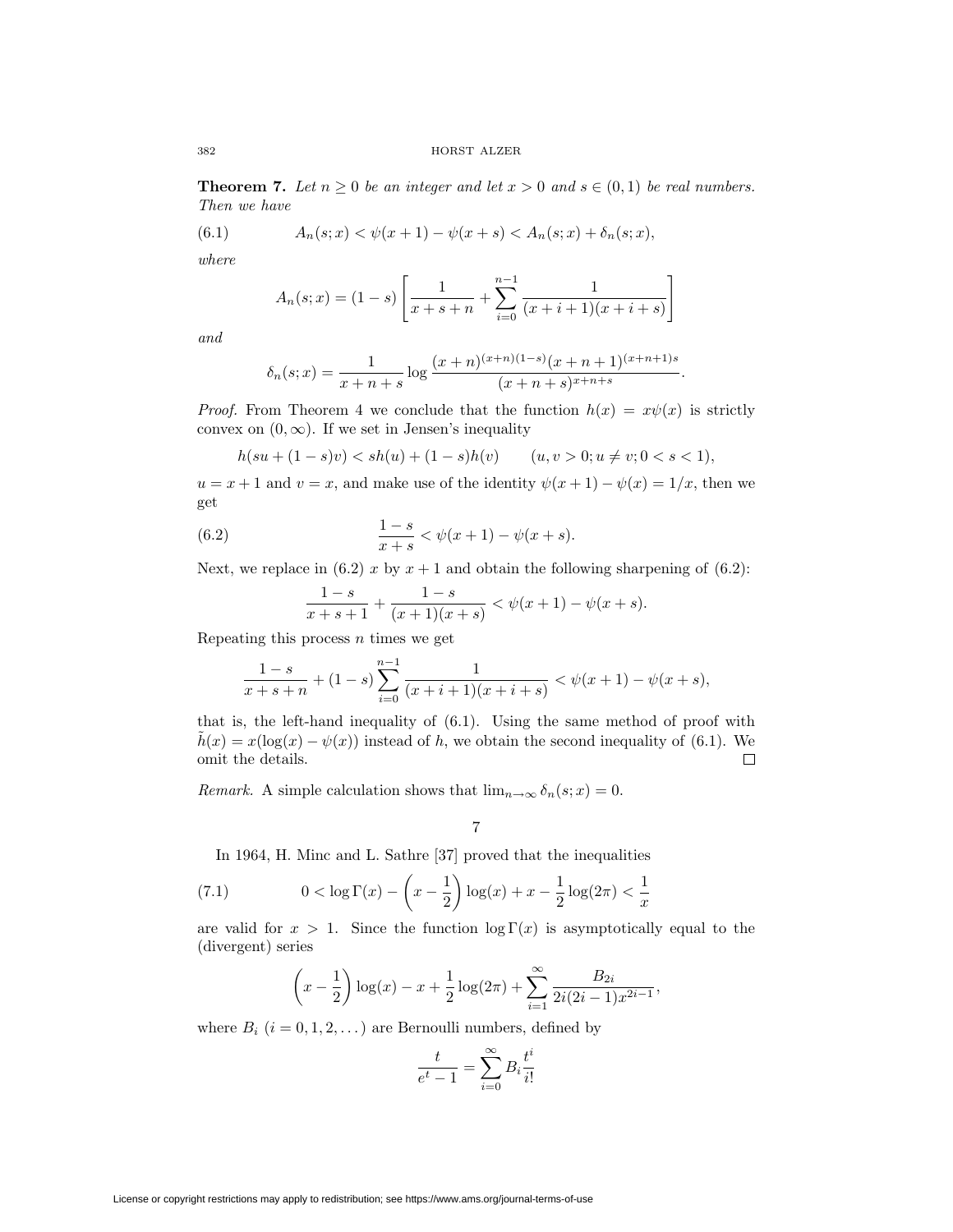(see [16, p. 823]), it is natural to ask whether it is possible to determine the sign of

$$
S_k(x) = \log \Gamma(x) - \left(x - \frac{1}{2}\right) \log(x) + x - \frac{1}{2} \log(2\pi)
$$

$$
- \sum_{i=1}^k \frac{B_{2i}}{2i(2i-1)x^{2i-1}} \qquad (0 \le k \in \mathbb{Z}).
$$

As by-products of the next theorem we obtain sgn  $S_k(x)=(-1)^k$  for  $x>0$  and  $k \geq 0$ , and we get that (7.1) (with the upper bound  $1/(12x)$ ) holds for all  $x > 0$ . Further refinements of (7.1) can be found in [22].

Muldoon [39] investigated  $S_0(x)$  and proved that this function is completely monotonic on  $(0, \infty)$ . This result can be extended:

**Theorem 8.** Let  $n \geq 0$  be an integer. The functions

$$
F_n(x) = \log \Gamma(x) - \left(x - \frac{1}{2}\right) \log(x) + x - \frac{1}{2} \log(2\pi) - \sum_{i=1}^{2n} \frac{B_{2i}}{2i(2i-1)x^{2i-1}}
$$

and

$$
G_n(x) = -\log \Gamma(x) + \left(x - \frac{1}{2}\right)\log(x) - x + \frac{1}{2}\log(2\pi) + \sum_{i=1}^{2n+1} \frac{B_{2i}}{2i(2i-1)x^{2i-1}}
$$

are strictly completely monotonic on  $(0, \infty)$ .

*Proof.* We only establish that  $F_n$  is strictly completely monotonic; the proof for  $G_n$  is similar. In [16, pp. 823–824] the following representations for  $F_n$  and  $F'_n$  are given:

$$
F_n(x) = \frac{B_{4n+2}}{(4n+1)(4n+2)} \frac{\theta}{x^{4n+1}} \qquad (0 < \theta < 1)
$$

and

$$
F'_n(x) = -\frac{B_{4n+2}}{4n+2} \frac{\tilde{\theta}}{x^{4n+2}} \qquad (0 < \tilde{\theta} < 1).
$$

Since  $B_{4n+2} > 0$  (see [4, p. 267]), we obtain  $F_n(x) > 0$  and  $F'_n(x) < 0$  for  $x > 0$ . Let  $k \geq 1$ ; differentiation yields

(7.2) 
$$
\frac{1}{k!}(-1)^{k+1}F_n^{(k+1)}(x) = \sum_{i=0}^{\infty} \frac{1}{(x+i)^{k+1}} - \frac{1}{kx^k} - \frac{1}{2x^{k+1}}
$$

$$
+ \frac{(-1)^{k+1}}{k!} \sum_{i=1}^{2n} \left[ \frac{B_{2i}}{2i} \prod_{j=0}^{k-1} (-2i - j) \right] \frac{1}{x^{2i+k}}.
$$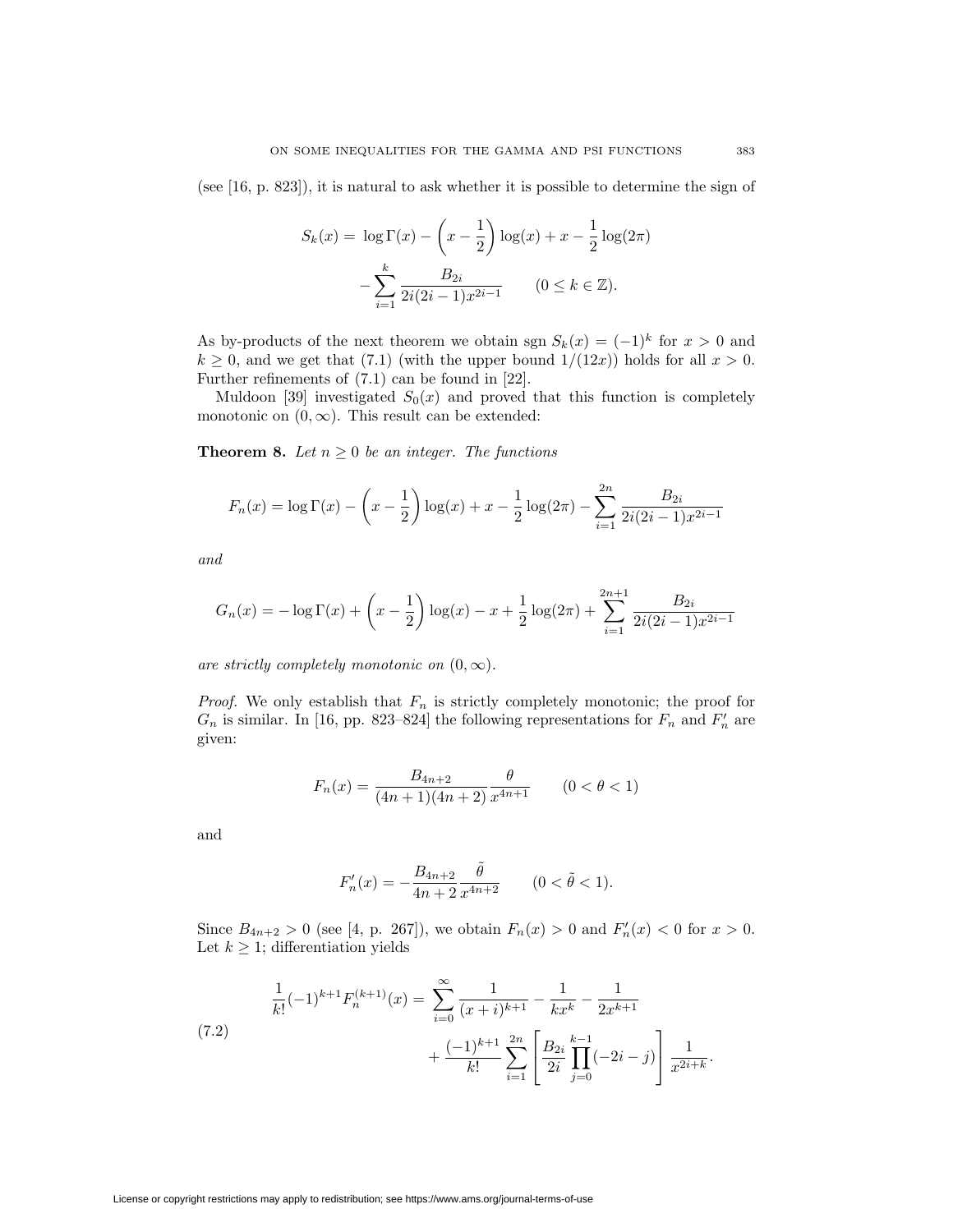To find a lower bound for this sum we make use of Euler's summation formula [1, p. 806]:

(7.3)  

$$
\sum_{i=0}^{p} f(a+i) = \int_{a}^{b} f(t) dt + \frac{1}{2} (f(a) + f(b))
$$

$$
+ \sum_{i=1}^{m} \frac{B_{2i}}{(2i)!} (f^{(2i-1)}(b) - f^{(2i-1)}(a))
$$

$$
+ \frac{B_{2m+2}}{(2m+2)!} \sum_{i=0}^{p-1} f^{(2m+2)}(a+i+\theta)
$$

where  $b = a + p$  and  $\theta \in (0, 1)$ . We set  $f(x) = 1/x^{k+1}$ ,  $a = x$ , and  $m = 2n$  in (7.3) and let  $p$  tend to  $\infty$ . Then we obtain

$$
\sum_{i=0}^{\infty} \frac{1}{(x+i)^{k+1}} = \frac{1}{kx^k} + \frac{1}{2x^{k+1}} - \sum_{i=1}^{2n} \left[ \frac{B_{2i}}{(2i)!} \prod_{j=0}^{2i-2} (-k-1-j) \right] \frac{1}{x^{2i+k}}
$$

$$
+ \frac{B_{4n+2}}{(4n+2)!} \left[ \prod_{j=0}^{4n+1} (-k-1-j) \right] \sum_{i=0}^{\infty} \frac{1}{(x+\theta+i)^{4n+k+3}}.
$$

Using  $B_{4n+2} > 0$  and  $\prod_{j=0}^{4n+1} (-k-1-j) > 0$  we get from (7.4):

$$
(7.5) \qquad \sum_{i=0}^{\infty} \frac{1}{(x+i)^{k+1}} > \frac{1}{kx^k} + \frac{1}{2x^{k+1}} - \sum_{i=1}^{2n} \left[ \frac{B_{2i}}{(2i)!} \prod_{j=0}^{2i-2} (-k-1-j) \right] \frac{1}{x^{2i+k}},
$$

so that  $(7.2)$  and  $(7.5)$  imply

$$
\frac{1}{k!}(-1)^{k+1}F_n^{(k+1)}(x)
$$
\n
$$
>\sum_{i=1}^{2n} \left[ \frac{(-1)^{k+1}}{k!} \frac{1}{2i} \prod_{j=0}^{k-1} (-2i-j) - \frac{1}{(2i)!} \prod_{j=0}^{2i-2} (-k-1-j) \right] \frac{B_{2i}}{x^{2i+k}} = 0,
$$

since the term in square brackets is equal to 0. Thus,  $F_n$  is strictly completely monotonic on  $(0, \infty)$ . 口

Using the inequalities  $(-1)^{k+1}F_n^{(k+1)}(x) > 0$  and  $(-1)^{k+1}G_n^{(k+1)}(x) > 0$  for  $k \geq 1$ , we obtain the following rational bounds for  $(-1)^{k+1}\psi^{(k)}(x)$ .

**Theorem 9.** Let  $k \ge 1$  and  $n \ge 0$  be integers. Then we have for all real  $x > 0$ :

$$
S_k(2n; x) < (-1)^{k+1} \psi^{(k)}(x) < S_k(2n+1; x),
$$

where

$$
S_k(p;x) = \frac{(k-1)!}{x^k} + \frac{k!}{2x^{k+1}} + \sum_{i=1}^p \left[ B_{2i} \prod_{j=1}^{k-1} (2i+j) \right] \frac{1}{x^{2i+k}}.
$$

Remark. Related inequalities for the special case  $k = 1$  are given in [22].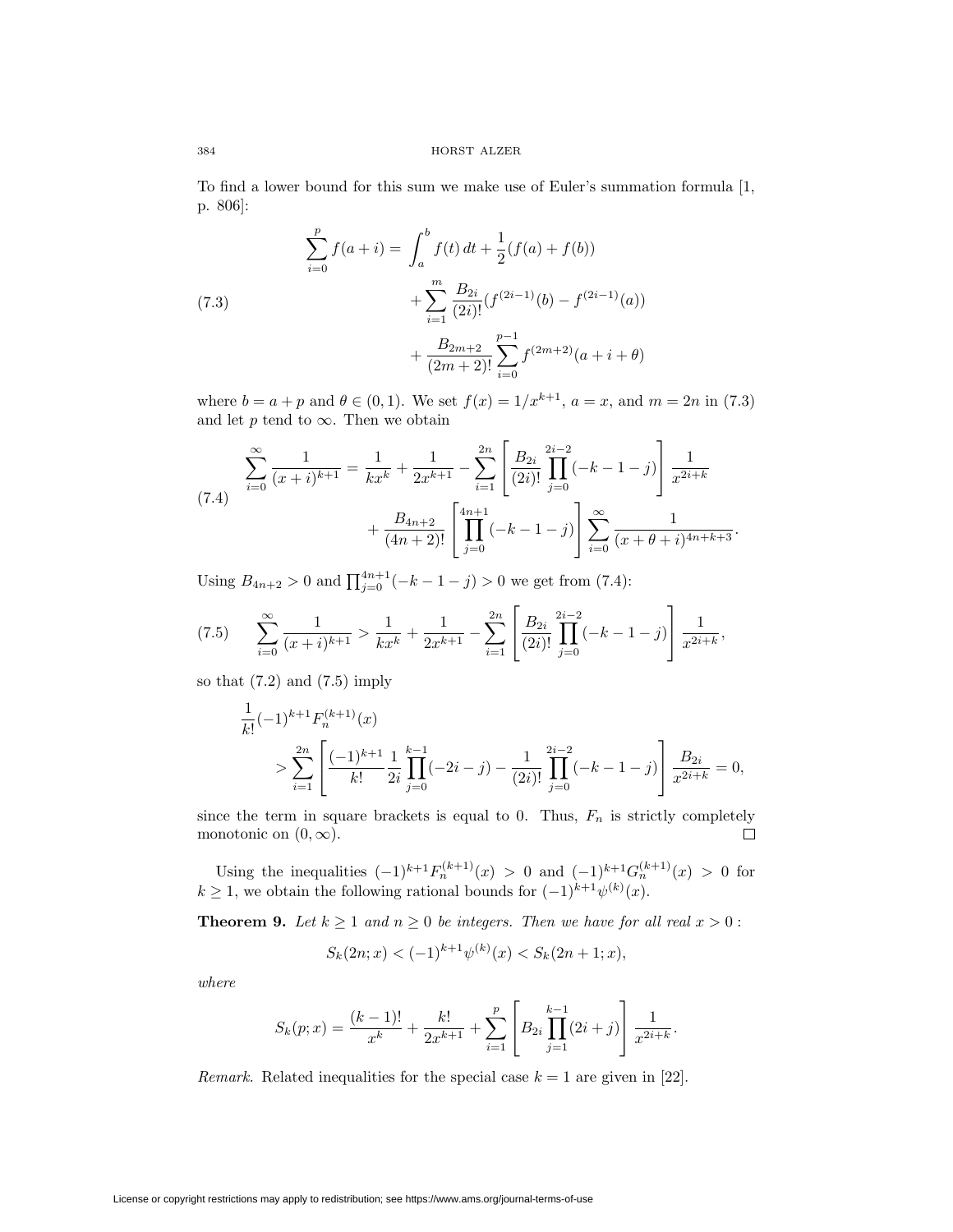In 1986, J. Bustoz and M.E.H. Ismail [9] proved that the function

$$
p(x;a,b) = \frac{\Gamma(x)\Gamma(x+a+b)}{\Gamma(x+a)\Gamma(x+b)} \qquad (a,b>0)
$$

is completely monotonic on  $(0, \infty)$ . This generalizes a proposition of K. B. Stolarsky [46], who established that p is decreasing in x. The next theorem provides an extension of these results.

**Theorem 10.** Let  $a_i$  and  $b_i$   $(i = 1, \ldots, n)$  be real numbers such that  $0 \le a_1 \le$  $\cdots \le a_n, 0 \le b_1 \le \cdots \le b_n$ , and  $\sum_{i=1}^k a_i \le \sum_{i=1}^k b_i$  for  $k = 1, \ldots, n$ . Then,  $x \mapsto \prod_{i=1}^{n} \frac{\Gamma(x+a_i)}{\Gamma(x+b_i)}$ 

$$
x \mapsto \prod_{i=1}^{\infty} \frac{\Gamma(x + a_i)}{\Gamma(x + b_i)}
$$

is completely monotonic on  $(0, \infty)$ .

In order to prove Theorem 10 we need the following two lemmas.

**Lemma 1.** If h' is completely monotonic on  $(0, \infty)$ , then  $\exp(-h)$  is also completely monotonic on  $(0, \infty)$ .

An extension of Lemma 1 can be found in [5] and [15].

**Lemma 2.** Let  $a_i$  and  $b_i$   $(i = 1, ..., n)$  be real numbers such that  $a_1 \leq \cdots \leq a_n$ ,  $b_1 \leq \cdots \leq b_n$ , and  $\sum_{i=1}^k a_i \leq \sum_{i=1}^k b_i$  for  $k = 1, \ldots, n$ . If the function f is decreasing and convex on R, then

$$
\sum_{i=1}^{n} f(b_i) \le \sum_{i=1}^{n} f(a_i).
$$

A proof of Lemma 2 is given in [36, p. 10].

Proof of Theorem 10. Let

$$
h(x) = \sum_{i=1}^{n} (\log \Gamma(x + b_i) - \log \Gamma(x + a_i)).
$$

Then we have for  $k \geq 0$ :

$$
(h'(x))^{(k)} = \sum_{i=1}^{n} (\psi^{(k)}(x+b_i) - \psi^{(k)}(x+a_i)).
$$

Using the integral representations

$$
\psi(z) = -\gamma + \int_0^\infty \frac{e^{-t} - e^{-tz}}{1 - e^{-t}} dt
$$
  $(z > 0)$ 

and

$$
\psi^{(m)}(z) = (-1)^{m+1} \int_0^\infty \frac{e^{-tz} t^m}{1 - e^{-t}} dt \qquad (z > 0; m = 1, 2, ...)
$$

(see [16, p. 802], [34, p. 16]), we obtain for  $k \geq 0$ :

(8.1) 
$$
(-1)^k (h'(x))^{(k)} = \int_0^\infty \frac{e^{-tx}t^k}{1 - e^{-t}} \sum_{i=1}^n (e^{-ta_i} - e^{-tb_i}) dt.
$$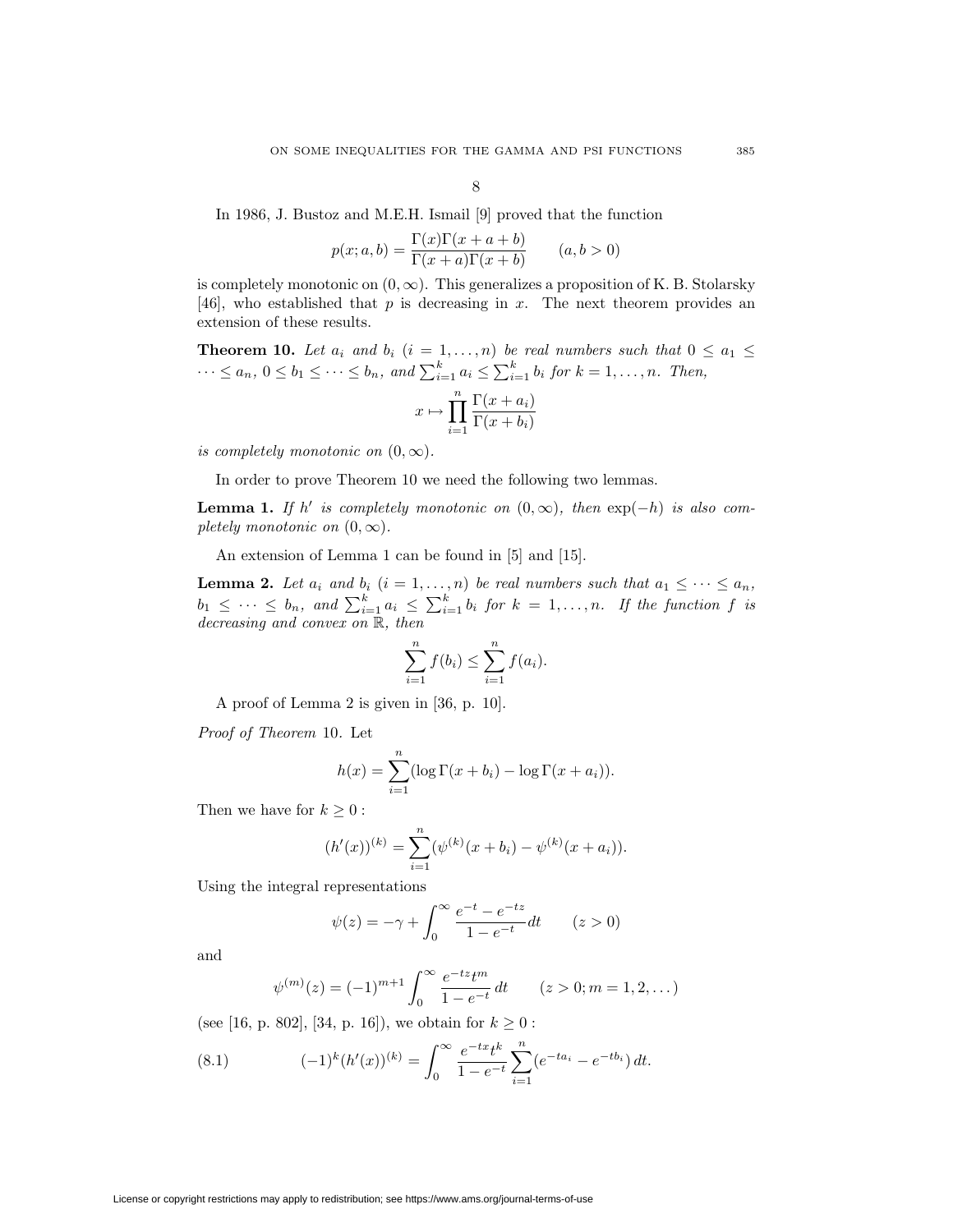Since the function  $z \mapsto e^{-tz}$   $(t \ge 0)$  is decreasing and convex on R, we conclude from Lemma 2 that  $\sum_{i=1}^{n} (e^{-ta_i} - e^{-tb_i}) \ge 0$ , so that (8.1) implies

$$
(-1)^k (h'(x))^{(k)} \ge 0 \quad \text{for } x > 0 \text{ and } k \ge 0.
$$

Hence, h' is completely monotonic on  $(0, \infty)$ . Applying Lemma 1 we obtain that

$$
\exp(-h(x)) = \prod_{i=1}^{n} \frac{\Gamma(x + a_i)}{\Gamma(x + b_i)}
$$

is also completely monotonic on  $(0, \infty)$ .

Remark. Since

$$
\lim_{x \to \infty} \frac{\Gamma(x+a)}{\Gamma(x+b)} x^{b-a} = 1,
$$

we conclude from Theorem 10 that the inequality

$$
\prod_{i=1}^{n} \frac{\Gamma(x+a_i)}{\Gamma(x+b_i)} \ge 1 \qquad (x>0)
$$

holds for all real numbers  $a_i$  and  $b_i$   $(i = 1, ..., n)$  which satisfy  $0 \le a_1 \le \cdots \le a_n$ ,  $0 \leq b_1 \leq \cdots \leq b_n$ ,  $\sum_{i=1}^k a_i \leq \sum_{i=1}^k b_i$  for  $k = 1, \ldots, n-1$ , and  $\sum_{i=1}^n a_i = \sum_{i=1}^n b_i$ . This generalizes an inequality given in [9].

In a recently published paper L. Maligranda et al. [35] established that the function

$$
x \mapsto \Gamma(x)^{n-1} \Gamma\left(x + \sum_{i=1}^{n} a_i\right) / \prod_{i=1}^{n} \Gamma(x + a_i)
$$

 $(a_i > 0; i = 1, \ldots, n)$  is decreasing on  $(0, \infty)$ . From Theorem 10 we conclude that this function is not only decreasing, but even completely monotonic on  $(0, \infty)$ . The following theorem presents a slight extension of this result.

**Theorem 11.** Let  $\alpha$  be a real number and let  $a_i$  ( $i = 1, \ldots, n; n \geq 2$ ) be positive real numbers. The function

$$
x \mapsto \Gamma(x)^{\alpha} \Gamma\left(x + \sum_{i=1}^{n} a_i\right) / \prod_{i=1}^{n} \Gamma(x + a_i)
$$

is strictly completely monotonic on  $(0, \infty)$  if and only if  $\alpha = n - 1$ .

Proof. Let

$$
p_{\alpha}(x) = \Gamma(x)^{\alpha} \Gamma(x+b) / \prod_{i=1}^{n} \Gamma(x+a_i)
$$

with  $b = \sum_{i=1}^{n} a_i$ . Slight modifications of the proof of Theorem 10 show that  $p_{n-1}$ is strictly completely monotonic on  $(0, \infty)$ . We assume now that  $p_{\alpha}$  is strictly completely monotonic on  $(0, \infty)$ . Then,  $p_{\alpha}$  is decreasing, so that we obtain for  $x > 0$ :

$$
\frac{\partial}{\partial x}\log p_{\alpha}(x) = \alpha\psi(x) + \psi(x+b) - \sum_{i=1}^{n} \psi(x+a_i) \le 0.
$$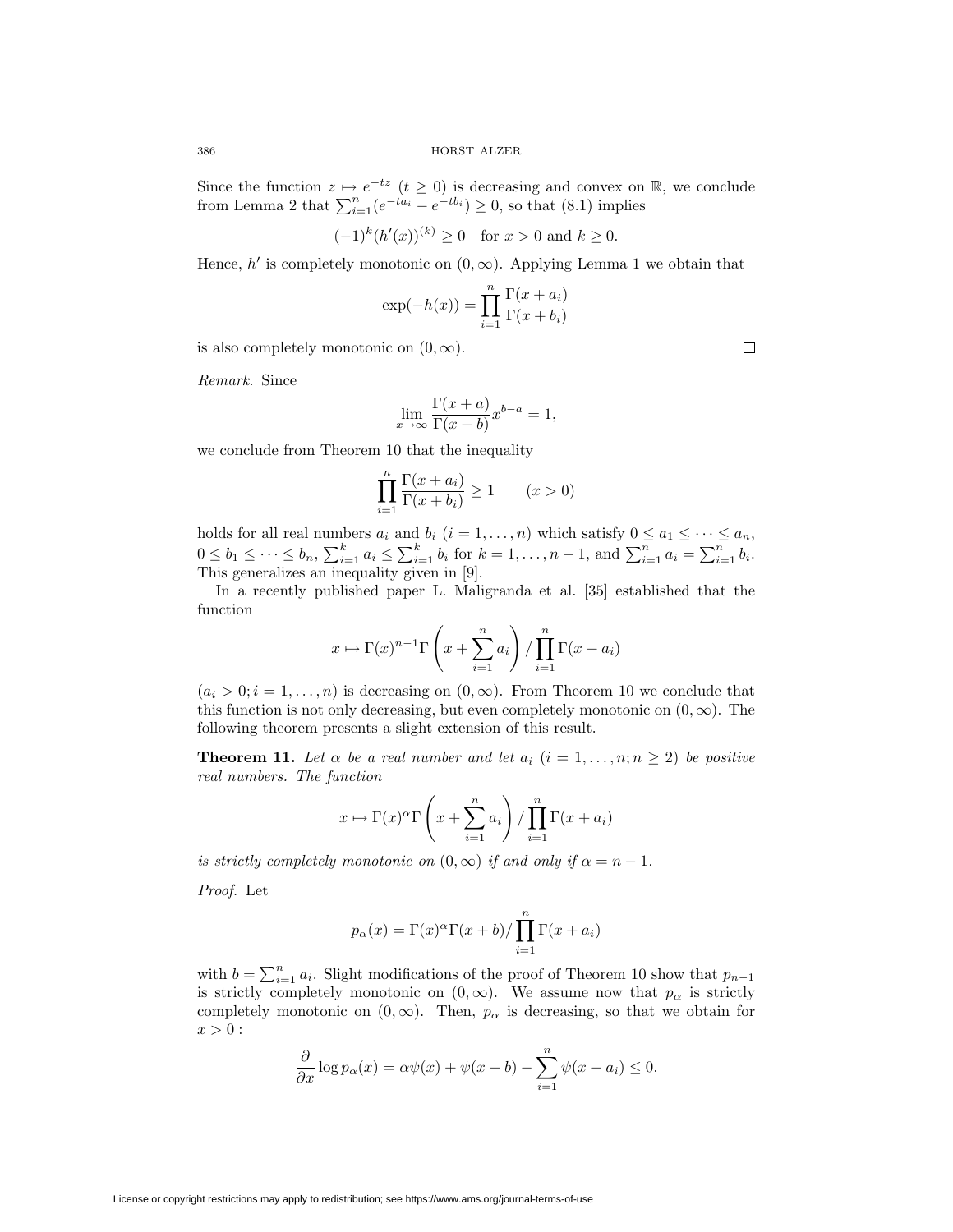This implies for all sufficiently large  $x$ :

(8.2) 
$$
\alpha \leq \sum_{i=1}^{n} \frac{\psi(x+a_i)}{\psi(x)} - \frac{\psi(x+b)}{\psi(x)}.
$$

Since  $p_{\alpha}$  is completely monotonic on  $(0, \infty)$ , we obtain

$$
0 \le (p_{\alpha}(x))^{-2} \left[ p_{\alpha}(x) \frac{\partial^2 p_{\alpha}(x)}{\partial x^2} - \left( \frac{\partial p_{\alpha}(x)}{\partial x} \right)^2 \right]
$$

$$
= \alpha \psi'(x) + \psi'(x+b) - \sum_{i=1}^n \psi'(x+a_i);
$$

see [17]. Hence, we have for  $x > 0$ :

(8.3) 
$$
\sum_{i=1}^{n} \frac{\psi'(x+a_i)}{\psi'(x)} - \frac{\psi'(x+b)}{\psi'(x)} \le \alpha.
$$

Since

$$
\lim_{x \to \infty} \psi(x+A)/\psi(x) = \lim_{x \to \infty} \psi'(x+A)/\psi'(x) = 1 \qquad (A > 0),
$$

we conclude from (8.2) and (8.3) that  $\alpha = n - 1$ .

We conclude with an application to probability theory. A probability measure  $d\mu$  is infinitely divisible if for every natural number n there exists a probability measure  $d\mu_n$  such that

$$
d\mu = d\mu_n * d\mu_n * \cdots * d\mu_n \quad (n \text{ times}),
$$

where ∗ denotes convolution.

A proof for the following proposition, which provides a connection between infinitely divisible probability measures and completely monotonic functions, can found in [15, p. 450].

**Proposition.** A probability measure dµ supported on a subset of  $[0, \infty)$  is infinitely divisible if and only if

$$
\int_0^\infty e^{-xt} d\mu(t) = \exp(-h(x)) \qquad (x > 0),
$$

where h has a completely monotonic derivative on  $(0, \infty)$  and  $h(0) = 0$ .

Using the Proposition and the results of this section, we obtain

**Theorem 12.** Let  $\varepsilon > 0$  be a real number, and let  $a_i$  and  $b_i$   $(i = 1, \ldots, n)$  be real numbers such that  $0 \le a_1 \le \cdots \le a_n$ ,  $0 \le b_1 \le \cdots \le b_n$ , and  $\sum_{i=1}^k a_i \le \sum_{i=1}^k b_i$ for  $k = 1, \ldots, n$ . The function

$$
x \mapsto \prod_{i=1}^{n} \frac{\Gamma(x + \varepsilon + a_i)\Gamma(\varepsilon + b_i)}{\Gamma(x + \varepsilon + b_i)\Gamma(\varepsilon + a_i)}
$$

is Laplace transform of an infinitely divisible probability measure.

Related results are given in [2], [9], [24].

# **ACKNOWLEDGEMENT**

I thank the referee for bringing reference [22] to my attention.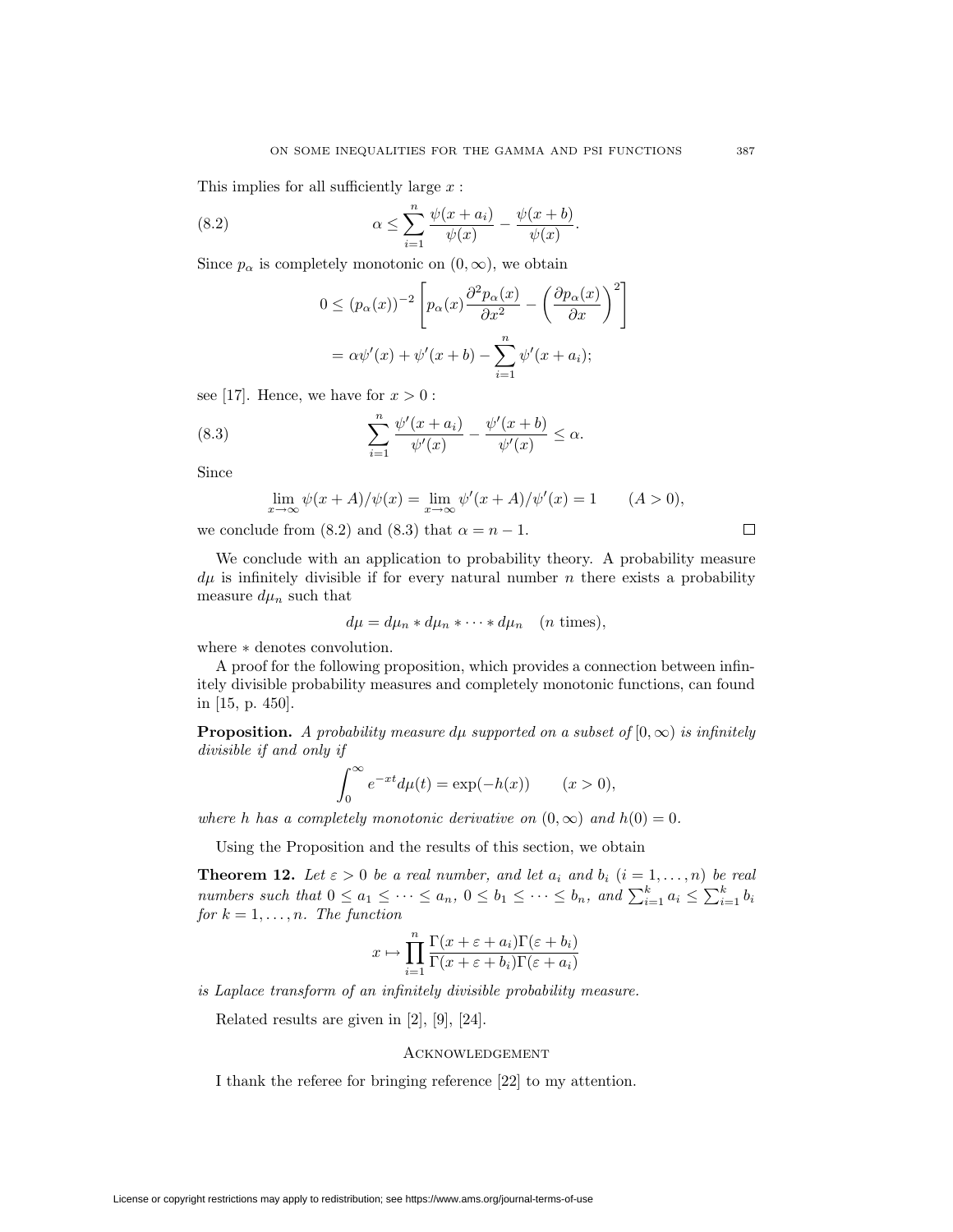#### 388 HORST ALZER

### **REFERENCES**

- 1. M. Abramowitz and I. A. Stegun, eds., Handbook of mathematical functions with formulas, graphs and mathematical tables, Dover, New York, 1965. MR **31:**1400
- 2. H. Alzer, Some gamma function inequalities, Math. Comp. **60** (1993), 337–346. MR **93f:**33001
- 3. G. D. Anderson, R. W. Barnard, K. C. Richards, M. K. Vamanamurthy, and M. Vuorinen, Inequalities for zero-balanced hypergeometric functions, Trans. Amer. Math. Soc. **347** (1995), 1713–1723. MR **95m:**33002
- 4. T. M. Apostol, Introduction to analytic number theory, Springer, New York, 1976. MR **55:**7892
- 5. S. Bochner, Harmonic analysis and the theory of probability, Univ. of California Press, Berkeley/Los Angeles, 1955. MR **17:**273d
- 6. A. V. Boyd, Gurland's inequality for the gamma function, Skand. Aktuarietidskr. **1960** (1961), 134–135. MR **24:**A2058
- 7. , Note on a paper by Uppuluri, Pacific J. Math. **22** (1967), 9–10. MR **35:**6872
- 8. A. M. Bruckner and E. Ostrow, Some function classes related to the class of convex functions, Pacific J. Math. **12** (1962), 1203–1215. MR **26:**6326
- 9. J. Bustoz and M. E. H. Ismail, On gamma function inequalities, Math. Comp. **47** (1986), 659–667. MR **87m:**33002
- 10. P. J. Davis, Leonhard Euler's integral: A historical profile of the gamma function, Amer. Math. Monthly **66** (1959), 849–869. MR **21:**5540
- 11. W. A. Day, On monotonicity of the relaxation functions of viscoelastic materials, Proc. Cambridge Philos. Soc. **67** (1970), 503–508. MR **40:**3779
- 12. C. J. Eliezer and D. E. Daykin, Generalizations and applications of Cauchy-Schwarz inequalities, Quart. J. Math. Oxford Ser. (2) **18** (1967), 357–360. MR **37:**1541
- 13. T. Erber, The gamma function inequalities of Gurland and Gautschi, Skand. Aktuarietidskr. **1960** (1961), 27–28. MR **24:**A2682
- 14. A. Erdélyi, ed., *Higher transcendental functions*, vol. 1, McGraw-Hill, New York, 1953. MR **15:**419i
- 15. W. Feller, An introduction to probability theory and its applications, Vol. 2, Wiley, New York, 1966. MR **35:**1048
- 16. G. M. Fichtenholz, Differential- und Integralrechnung II, Dt. Verlag Wiss., Berlin, 1978. MR **80f:**26001
- 17. A. M. Fink, Kolmogorov-Landau inequalities for monotone functions, J. Math. Anal. Appl. **90** (1982), 251–258. MR **84e:**26017
- 18. W. Gautschi, Some elementary inequalities relating to the gamma and incomplete gamma function, J. Math. Phys. **38** (1959), 77–81. MR **21:**2067
- 19. , A harmonic mean inequality for the gamma function, SIAM J. Math. Anal. **5** (1974), 278–281. MR **50:**2570
- 20. Some mean value inequalities for the gamma function, SIAM J. Math. Anal. **5** (1974), 282–292. MR **50:**2571
- 21. D. V. Gokhale, On an inequality for gamma functions, Skand. Aktuarietidskr. **1962** (1963), 213–215. MR **28:**4151
- 22. L. Gordon, A stochastic approach to the gamma function, Amer. Math. Monthly **101** (1994), 858–865. MR **95k:**33003
- 23. J. Gurland, An inequality satisfied by the gamma function, Skand. Aktuarietidskr. **39** (1956), 171–172. MR **20:**1797
- 24. M. E. H. Ismail, L. Lorch, and M. E. Muldoon, Completely monotonic functions associated with the gamma function and its q-analogues, J. Math. Anal. Appl. **116** (1986), 1–9. MR **88b:**33002
- 25. J. D. Kečkić and P. M. Vasić, Some inequalities for the gamma function, Publ. Inst. Math. (Beograd) (N.S.) **11** (1971), 107–114. MR **46:**7560
- 26. D. Kershaw, Some extensions of W. Gautschi's inequalities for the gamma function, Math. Comp. **41** (1983), 607–611. MR **84m:**33003
- 27. D. Kershaw and A. Laforgia, Monotonicity results for the gamma function, Atti Accad. Sci. Torino **119** (1985), 127–133. MR **87i:**33006
- 28. C. H. Kimberling, A probabilistic interpretation of complete monotonicity, Aequationes Math. **10** (1974), 152–164. MR **50:**5899